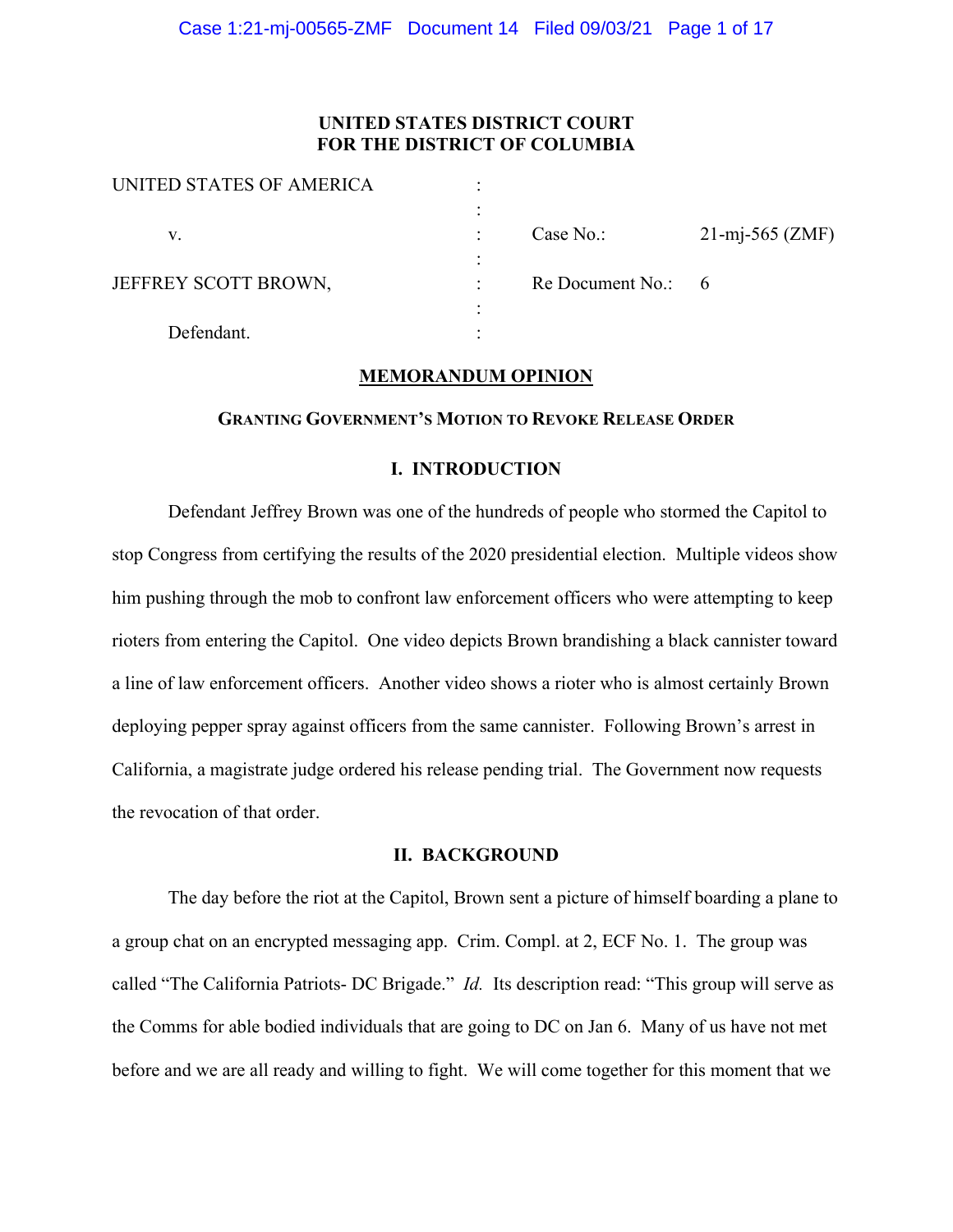#### Case 1:21-mj-00565-ZMF Document 14 Filed 09/03/21 Page 2 of 17

are called upon." *Id.* Brown captioned his picture "Boarding LAX." *Id.* Flight records confirm that Brown was flying from Los Angeles to Washington, D.C. *Id.* at 3.

Several videos from security cameras and rioters' cell phones depict Brown at the Capitol on January 6. Security camera footage shows a man wearing a distinctive black and cream fleece hat with a circular logo in the center entering a tunnel near the lower west terrace of the Capitol. *See* Gov't Ex. 5, at 00:35. A witness who has known Brown for about four or five years identified the man with the hat as Brown. Crim. Compl. at 3. The tunnel entrance was packed with rioters. *See, e.g.*, Gov't Ex. 5, at 00:35. At the other end of the tunnel was a defensive line of law enforcement officers who were trying to prevent rioters from entering the Capitol. Crim. Compl. at 6.

After pushing against the officers' line with the crowd, Brown asks another rioter in the crowd for a black canister. *See* Gov't Ex. 6, at 01:50–53. Brown fiddles with the canister for a moment and appears confused as to why nothing is happening, then hands it back to the other rioter, who adjusts it. *See id.* at 02:53–03:05. Brown takes the canister back, shakes it briefly, and points at a line of law enforcement officers before disappearing below the frame and toward the officers. *See id.* at 03:08–18. Wearing a scowl and continuing to point the canister in the officers' direction, Brown goes in and out of the frame a few times. *See id.* at 03:13–42.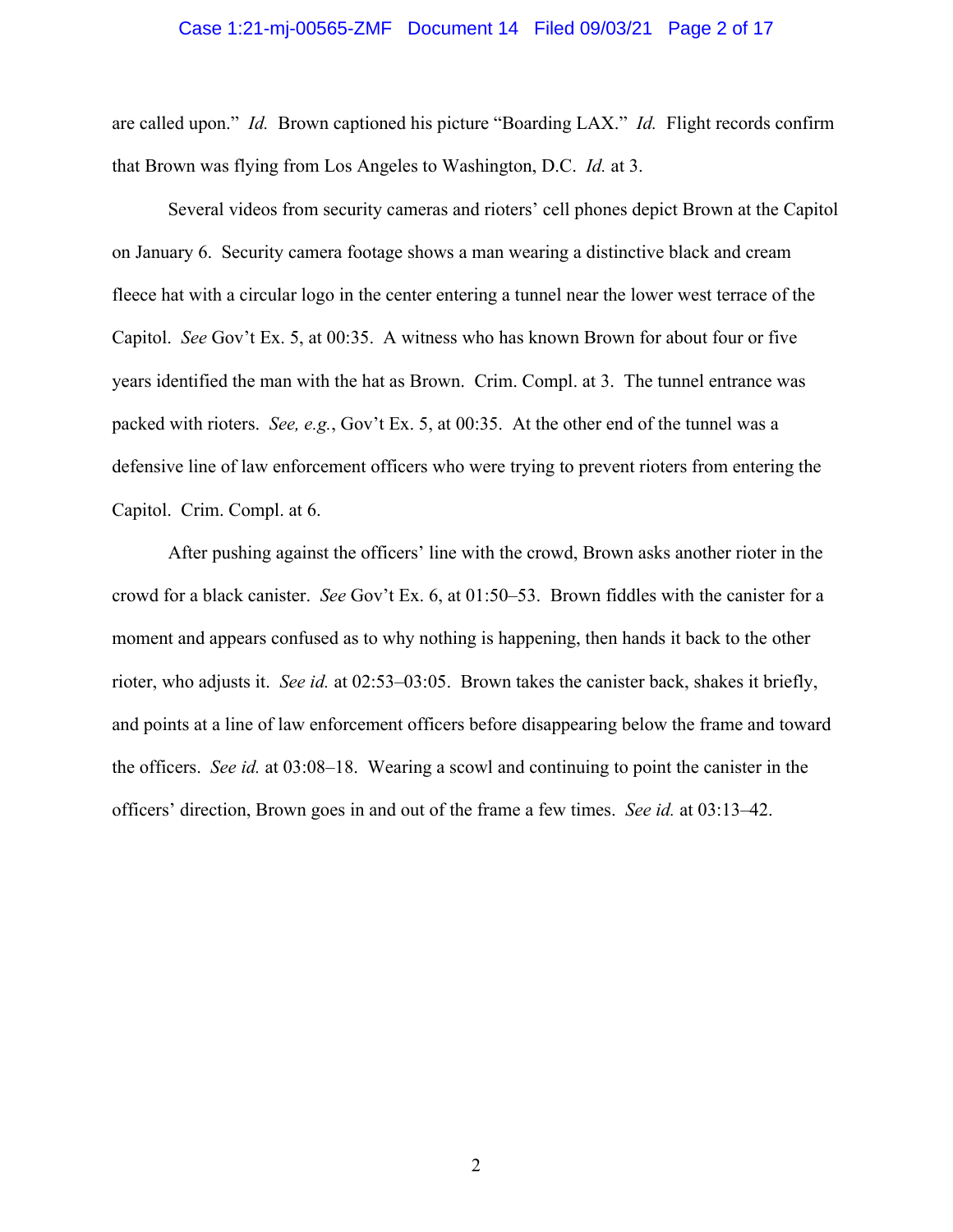

*Screenshot of Brown from the Capitol Security Camera Footage*

A video shot on another rioter's phone appears to show Brown deploying pepper spray against the officers. *See* Gov't Ex. 3, at 20:04–07. Brown's face is not in the frame, but several clues indicate that he was the one behind the spray. The rioter who sprays the officers is wearing a black coat with long sleeves and holds the pepper spray in his right hand without a glove. *See id.* In the security camera footage, Brown is wearing a black coat with long sleeves and holding a canister in his bare right hand. *See* Gov't Ex. 6, at 03:08–42. No one else appears to be holding any kind of cannister. *See id.* The cell phone video also shows the pepper spray canister as being long and mostly black—except for a thick silver band around the top third of the cannister—with a loop of some kind on the opposite side of the spray nozzle. *See* Gov't Ex. 3, at 20:04–07. Those distinguishing characteristics are likewise found on the cannister that Brown obtained from his fellow rioter. *See* Gov't Ex. 6, at 02:48–03:18. Finally, the sequence of events depicted in both videos places Brown at the time and the place the spraying occurred. The security footage shows a riot shield moving through the crowd toward the line of officers at the same time Brown is moving in and out of frame while pointing a cannister at the officers. *See*  Gov't Ex. 6, at 03:30–42. Soon after the riot shield reaches the line of officers, the crowd of rioters engages in concerted pushing, pressing against the officers and laying off in unison. *See*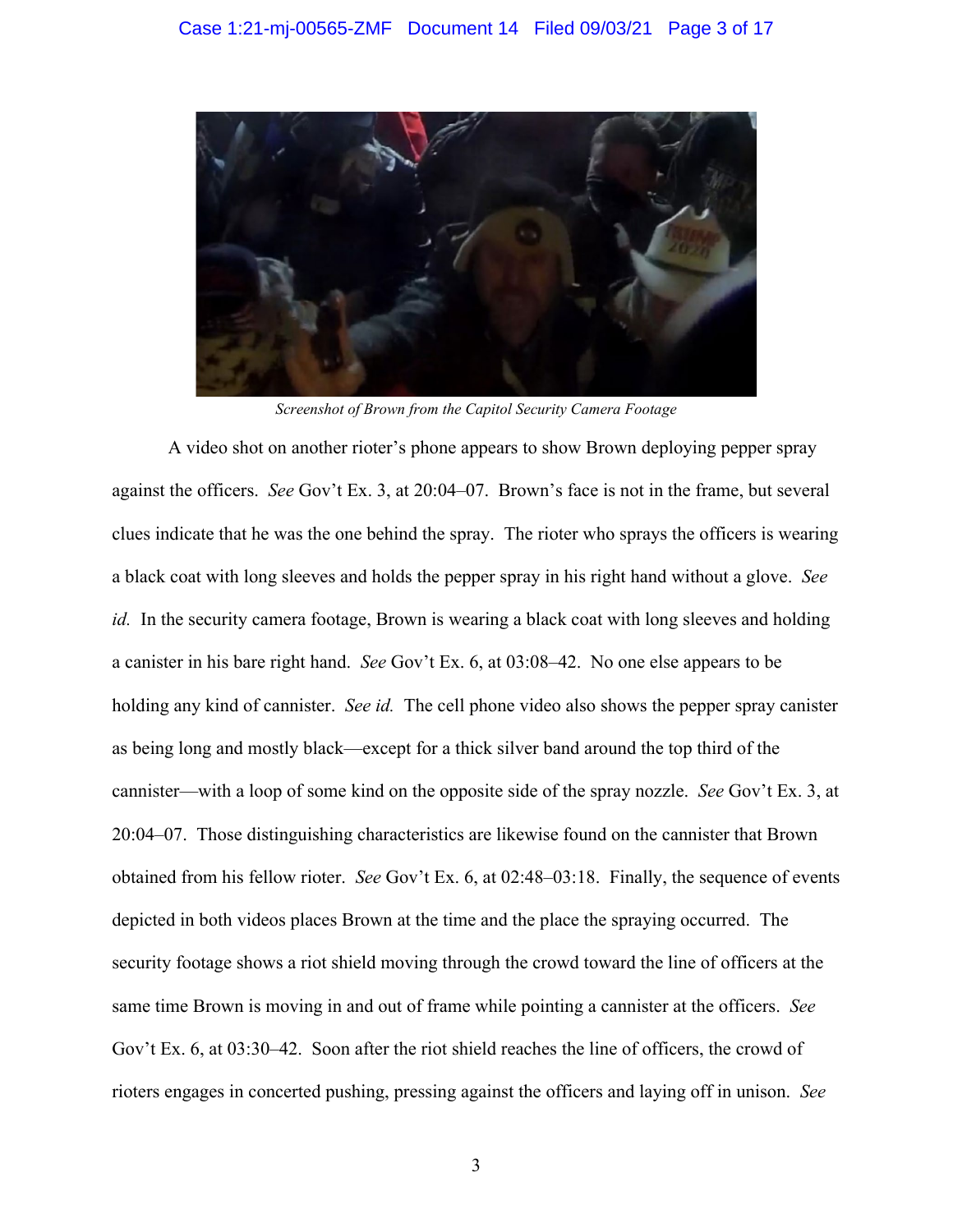### Case 1:21-mj-00565-ZMF Document 14 Filed 09/03/21 Page 4 of 17

*id.* at 03:48–04:20. In the cell phone video, the spraying is followed immediately by a glimpse of a riot shield coming from the crowd toward the line of officers. *See* Gov't Ex. 3, at 20:05–08. Within seconds, the rioters begin pushing against the officers, shouting what sounds like "heaveho" as they move back and forth together. *See id.* at 20:20–21:05. Brown is visible in several frames near the line between the officers and the rioters. *See id.* at 20:46, 21:01–03.



*Cell Phone Video Screenshot of a Rioter Pepper Spraying Law Enforcement Officers*

The Government charged Brown with four offenses: assaulting, resisting, or impeding federal officers using a dangerous weapon in violation of 18 U.S.C. § 111(a)(1), (b); obstructing law enforcement during a civil disorder in violation of 18 U.S.C. § 231(a)(3); entering a restricted building or grounds and engaging in disorderly and violent conduct in violation of 18 U.S.C. § 1752(a)(1), (2), (4); and engaging in disruptive, obstructive, and violent conduct at the Capitol in violation of 40 U.S.C. § 5104(e)(2)(D), (E), (F). *See* Crim. Compl.

Federal agents arrested Brown at his home in Southern California. A subsequent search of his home and car uncovered a variety of weapons: multiple cans of pepper spray, a taser, a machete, a baseball bat with the words "Tire Striker" on the side, and a bow with arrows. Gov't Ex. 4; Gov't Mot. at 13. The search also produced a receipt for bear spray, ammunition, and zip ties. Gov't Mot. at 13.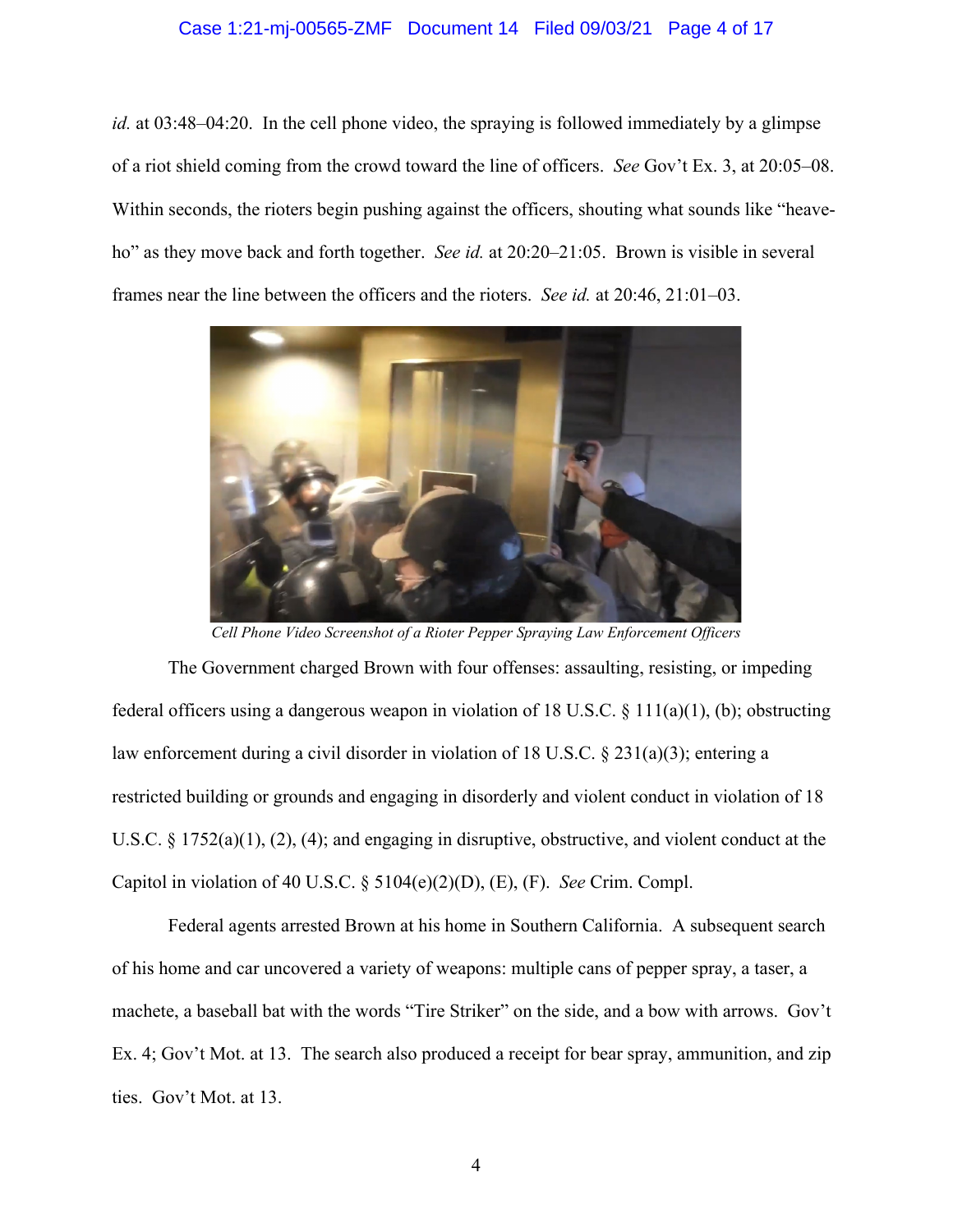### Case 1:21-mj-00565-ZMF Document 14 Filed 09/03/21 Page 5 of 17

A magistrate judge of the Central District of California ordered Brown's release pending trial. *See* Def.'s Opp'n to Gov't Bail Appeal ("Def.'s Opp'n"), Ex. A, ECF No. 8. <sup>1</sup> The Government moved to stay and appeal the release order. *See* Gov't Mot. for Emergency Stay and for Review of Release Order ("Gov't Mot."), ECF No. 6. Before this Court could rule on the Government's motion, however, Brown was released. *See* Min. Order (Aug. 27, 2021). The Court thus denied the motion to stay the order as moot. *Id.* It held a hearing on the motion to appeal the release order earlier this week. *See id.*; Notice of Hearing (Aug. 27, 2021).<sup>2</sup>

After reviewing the evidence and the parties' briefing, the Court determines that Brown's release poses a threat to public safety. It revokes the magistrate judge's release order and orders Brown to be detained pending trial.

# **III. LEGAL STANDARD**

When a magistrate judge releases a defendant pending trial, "the Government may file, with the court having original jurisdiction over the offense, a motion for revocation of the order." 18 U.S.C. § 3145(a). The D.C. Circuit has "not squarely decided" what the standard of review should be for such proceedings. *See United States v. Munchel*, 991 F.3d 1273, 1280 (D.C. Cir. 2021). But every circuit to address the issue has held that a district court's review of a magistrate's detention order is *de novo*. *See United States v. Chrestman*, --- F. Supp. 3d ----, 2021 WL 765662, at \*5 & n.5 (D.D.C. 2021) (collecting cases). Neither party argues otherwise. Accordingly, the Court will review the order releasing Brown without deferring to the magistrate

<sup>&</sup>lt;sup>1</sup> Neither party produced a transcript of the detention hearing proceedings, so the Court knows little about the magistrate judge's reasoning. The Court has a physical copy of a pretrial services report that summarizes an interview with Brown and verifies some of his responses with his girlfriend. That report does not appear on the docket.

 $2^2$  Because the hearing on the Government's motion occurred so recently, a transcript is not yet available.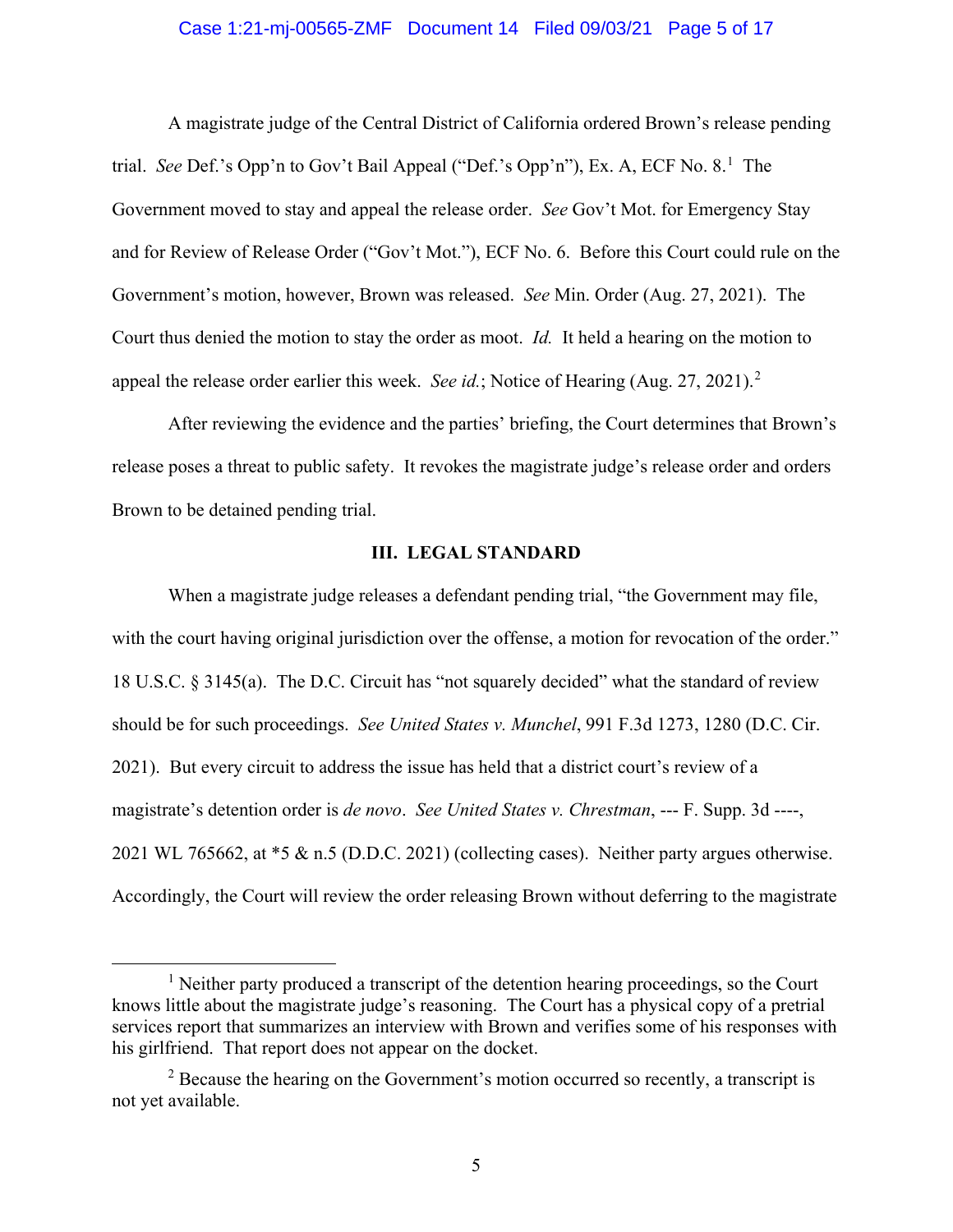#### Case 1:21-mj-00565-ZMF Document 14 Filed 09/03/21 Page 6 of 17

judge's findings. *See* Local Crim. R. 59.3(b) (providing for "de novo review by the Chief Judge" of any order issued by a magistrate judge in an unassigned criminal case, including pretrial detention or release orders).

# **IV. ANALYSIS**

The Bail Reform Act permits the detention of a defendant awaiting trial only in "carefully defined circumstances." *United States v. Simpkins*, 826 F.2d 94, 96 (D.C. Cir. 1987). For a defendant to qualify for pretrial detention, his case must "involve[]" an offense that falls into one of five enumerated categories, 18 U.S.C. § 3142(f)(1), or pose a serious risk of flight or of trying to obstruct justice or threaten, injure, or intimidate a witness or juror, *id.* § 3142(f)(2)(A)–(B). The court "shall order the detention" of a qualifying defendant if it "finds that no condition or combination of conditions will reasonably assure the appearance of the person as required and the safety of any other person and the community." *Id.*  $\S 3142(e)(1)$ . In other words, the court must ask "whether the defendant is a 'flight risk' or a 'danger to the community.'" *United States v. Vasquez-Benitez*, 919 F.3d 546, 550 (D.C. Cir. 2019).

Brown is eligible for pretrial detention. One kind of offense that qualifies a defendant for pretrial detention is a crime of violence. 18 U.S.C.  $\S 3142(f)(1)(A)$ . A crime of violence includes "an offense that has as an element of the offense the use, attempted use, or threatened use of physical force against the person or property of another." *Id.* § 3156(a)(4)(A). Brown is charged with assaulting, resisting, or impeding federal officers using a dangerous weapon in violation of 18 U.S.C. § 111(b). *See* Crim. Compl. Because that offense is "categorically a crime of violence," Brown is eligible for pretrial detention. *See United States v. Quaglin*, 851 F.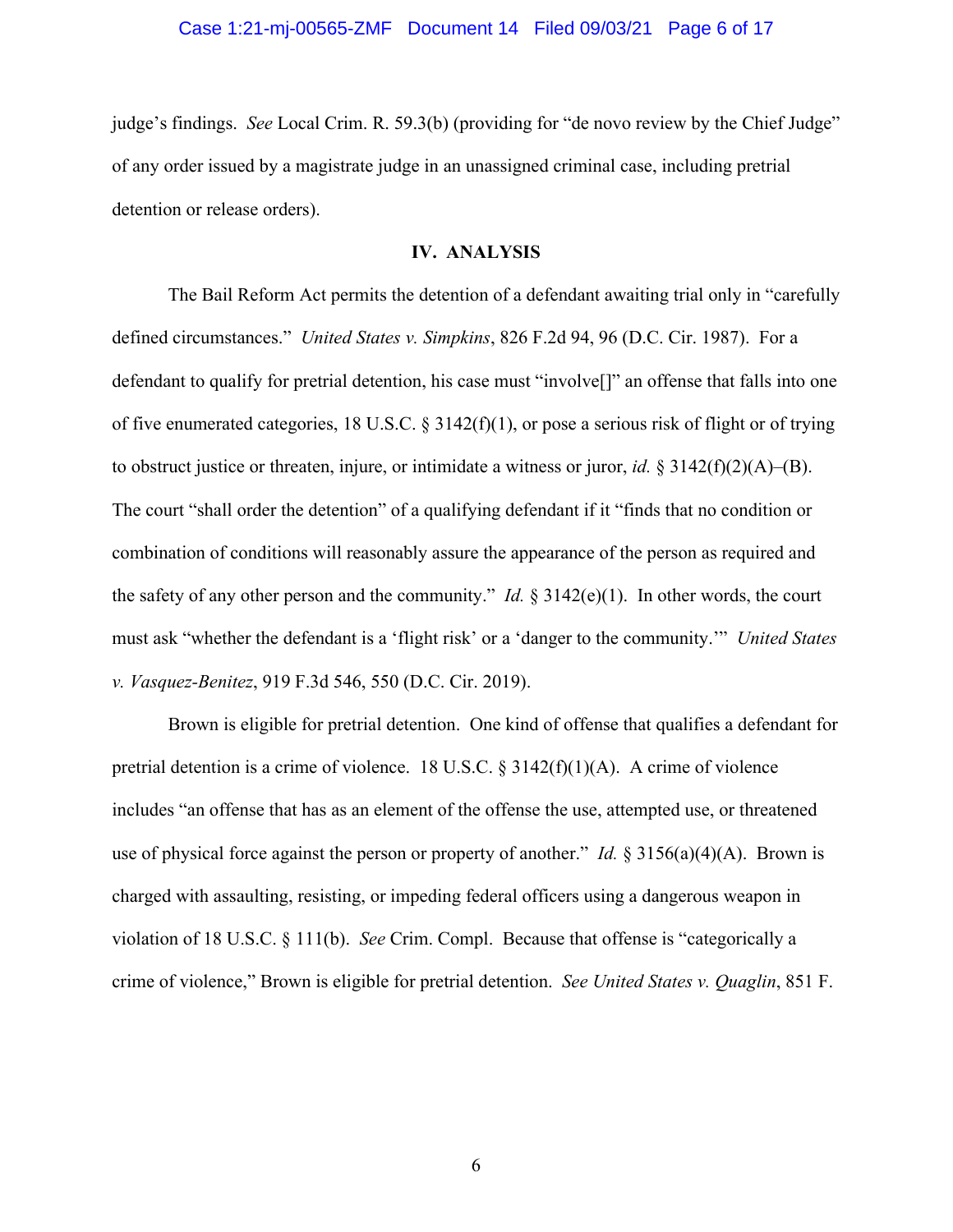#### Case 1:21-mj-00565-ZMF Document 14 Filed 09/03/21 Page 7 of 17

App'x 218 (D.C. Cir. 2021); *see also United States v. Klein*, --- F. Supp. 3d ----, 2021 WL 1377128, at  $*5-7$  (D.D.C. 2021). He does not dispute his eligibility.<sup>3</sup>

The more difficult question is whether the Bail Reform Act demands Brown's detention due to his risk of flight or dangerousness. The Government does not argue that Brown poses a flight risk, so the Court focuses on the latter ground for pretrial detention. *See* Gov't Mot. at 16. To justify holding Brown on account of his dangerousness, the Government "must prove by 'clear and convincing evidence' that 'no condition or combination of conditions will reasonably assure the safety of any other person and the community.'" *Munchel*, 991 F.3d at 1280 (quoting 18 U.S.C. § 3142(f)). Assessing whether the Government has made that showing requires consideration of four factors: (1) "the nature and circumstances of the offense charged," (2) "the weight of the evidence against the person," (3) "the history and characteristics of the person," and (4) "the nature and seriousness of the danger to any person or the community that would be posed by the person's release." 18 U.S.C.  $\S 3142(g)(1)$ . The inquiry is an individualized one. Brown should be detained pending trial only if his "history, characteristics, and alleged criminal conduct make clear that he . . . poses a concrete, prospective threat to public safety." *Munchel*, 991 F.3d at 1280. The Court concludes that Brown poses such a threat.

 $3$  In less-than-clear briefing, the Government also suggests that Brown would be eligible even if his case did not involve a crime of violence because he used pepper spray. *See* Gov't Mot. at 15. It points to an enumerated offense category that includes "any felony that is not otherwise a crime of violence . . . that involves the possession or use of a firearm or destructive device ... or any other dangerous weapon." 18 U.S.C. § 3142(f)(1)(E). Neither party discusses whether pepper spray is a "dangerous weapon." *Cf. United States v. Worrell*, 848 F. App'x 5 (D.C. Cir. 2021) (holding that district court did not plainly err in finding that pepper spray was not a dangerous weapon). In any case, the Court does not need to decide the question because Brown is eligible on the crime of violence ground.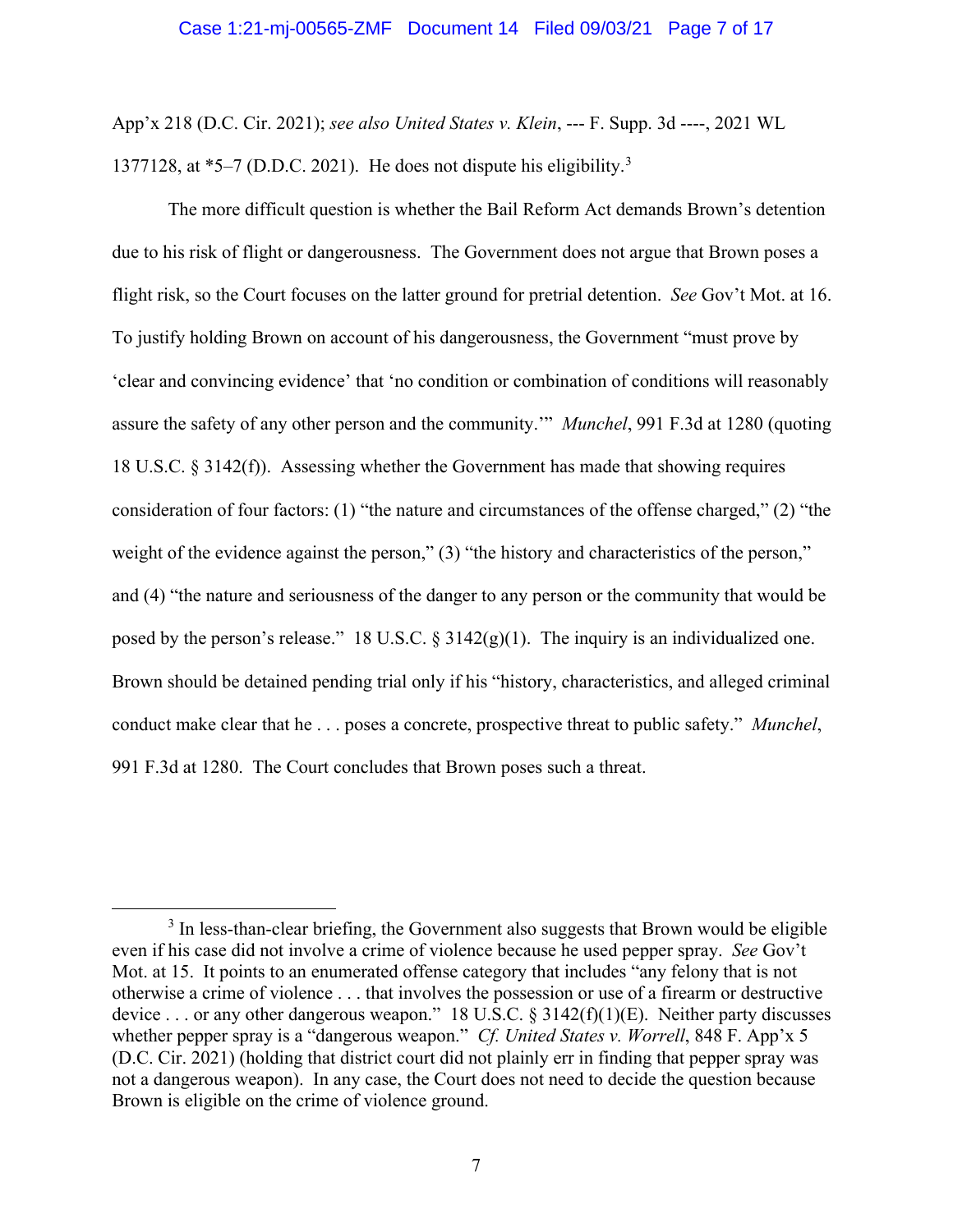# **A. Nature and Circumstances of Brown's Charged Offenses**

To begin, Brown is charged with extremely serious crimes. Even though not all the rioters who stormed the Capitol on January 6 should be detained pending trial, Brown was among those "who actually assaulted police officers" and attempted to "br[eak] through" police lines to enter the Capitol. *See id.* at 1284. His actions thus place him in "a different category of dangerousness than those who cheered on the violence or entered the Capitol after others cleared the way." *See id.*

Chief Judge Howell's six considerations for assessing the relative severity of a Capitol rioter's conduct provide a helpful framework for the Court's analysis. *See Chrestman*, 2021 WL 765662, at \*7–9. Those considerations include whether a defendant: (1) "has been charged with felony or misdemeanor offenses," (2) "engaged in prior planning before arriving at the Capitol," (3) carried or used a dangerous weapon during the riot, (4) "coordinat[ed] with other participants before, during, or after the riot," or (5) "assumed either a formal or a de facto leadership role in the assault by encouraging other rioters' misconduct," and (6) the nature of "the defendant's words and movements during the riot," including whether he "threatened or confronted federal officials or law enforcement." *Id.* at \*7–8. Balancing those considerations, the Court concludes that the seriousness of Brown's offenses strongly favors detention.

First, Brown is charged with multiple felonies. *See* Crim. Compl.; *see also* 18 U.S.C. § 111(a), (b); *id.* § 231(a); *id.* § 1752(b)(1). Felonies are "are by definition more serious than misdemeanor[s]," so "the nature of a felony offense is . . . substantially more likely to weigh in favor of pretrial detention than the nature of a misdemeanor offense." *Chrestman*, 2021 WL 765662, at \*7. Moreover, at least one of the charges—assaulting, resisting, or impeding federal officers using a dangerous weapon—is a crime of violence, which the Bail Reform Act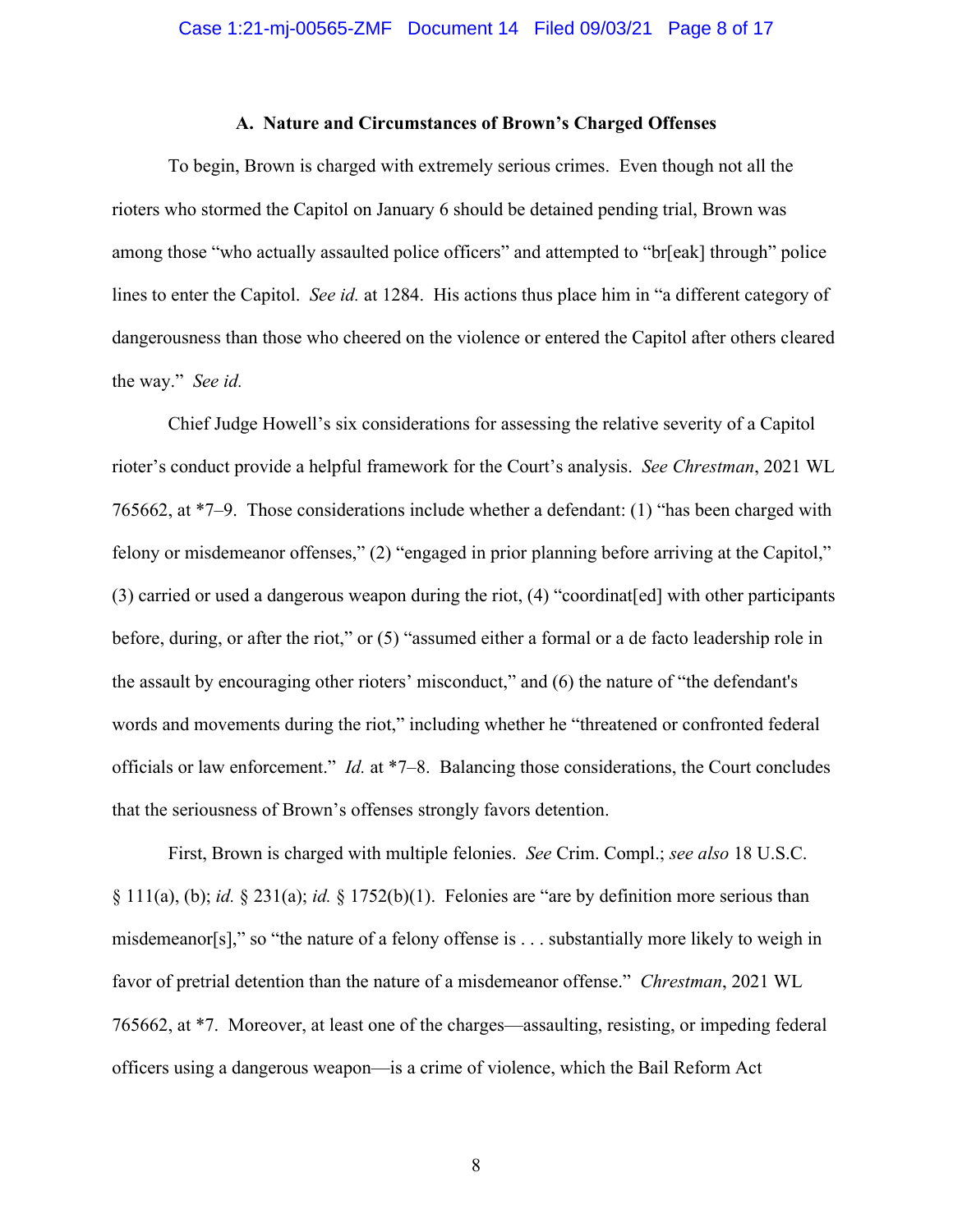## Case 1:21-mj-00565-ZMF Document 14 Filed 09/03/21 Page 9 of 17

specifically instructs courts to account for when evaluating the nature of an offense. *See* 18 U.S.C.  $\S 3142(g)(1)$ . The gravity of Brown's charged felonies thus "weighs heavily in favor" of pretrial detention." *See United States v. Caldwell*, --- F. Supp. 3d ----, 2021 WL 2036667, at \*7 (D.D.C. 2021).

Second, Brown appears to have engaged in some "prior planning before arriving at the Capitol." *See Chrestman*, 2021 WL 765662, at \*8. Prior planning "suggests that [a rioter] was not just caught up in the frenzy of the crowd, but instead came to Washington, D.C. with the intention of causing mayhem and disrupting the democratic process, mandated under the U.S. Constitution, of counting and certifying Electoral College votes." *Id.* As mentioned, Brown was part of a group in a messaging app called "The California Patriots- DC Brigade." Crim. Compl. at 2. The group described itself as providing a communications platform for "able bodied individuals" who were coming to Washington "ready and willing to fight." *Id.* Brown's participation in a group that anticipated violence indicates that he harbored no illusions that his visit to Washington would be peaceful. That said, Brown did not bring weapons or tactical gear from home like some of his fellow rioters did. *See, e,g.*, *United States v. Gieswein*, No. 21-cr-24, 2021 WL 3168148, at \*10 (D.D.C. July 27, 2021). Perhaps that is only because he traveled by air and could not get such items through security (after all, a later search of his home and car uncovered items like pepper spray, a bat, and a machete). Even if Brown could have come more prepared, however, he certainly had some idea of what he was getting himself into.

Third, Brown carried pepper spray during the riot and almost certainly used it against law enforcement. As detailed above, security camera footage clearly shows Brown brandishing a cannister toward a line of law enforcement officers. *See* Gov't Ex. 6, at 02:45–03:42. Another video of the same place and time shows a rioter wearing clothing similar to Brown's using a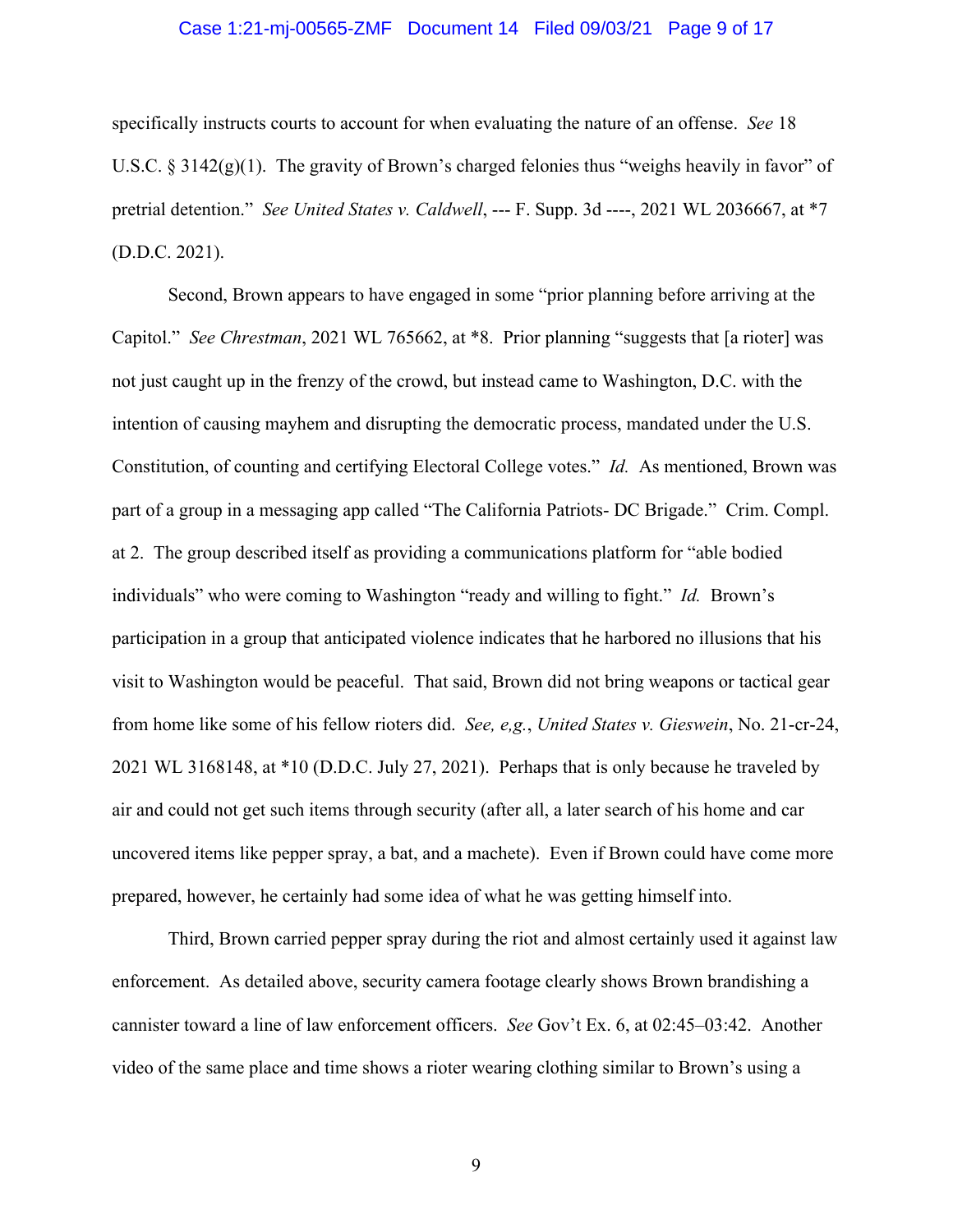### Case 1:21-mj-00565-ZMF Document 14 Filed 09/03/21 Page 10 of 17

cannister that looks the same as the one that Brown was handling to deploy spray at the officers. *Compare* Gov't Ex. 3, at 20:04–07, *with* Gov't Ex. 6, at 02:48–03:18. No one else seems to be holding any kind of cannister. *See* Gov't Ex. 6, at 03:08–42. Viewed together, the videos provide clear and convincing evidence that Brown was the one who pepper sprayed the officers. Wielding pepper spray during the riot would be serious by itself; Brown's *use* of pepper spray against law enforcement is even more troubling. *See Caldwell*, 2021 WL 2036667, at \*7.

Fourth, Brown's involvement in "The California Patriots- DC Brigade" group suggests that he coordinated with other riot participants prior to January 6. "Evidence of coordination with other participants before, during, or after the riot indicates that a defendant acted deliberately to amplify and assure the success of the breach of the Capitol." *Chrestman*, 2021 WL 765662, at \*8. Nevertheless, there is little evidence of what that coordination looked like. Brown pointed out at oral argument that the Government does not claim he sent any messages in the group chat other than a picture of himself boarding a plane. *See* Def.'s Opp'n at 4 ("Notably *absent* from the Complaint are any posts made by Mr. Brown urging or suggesting violence, taking back the government by force, etc."). And although Brown worked with other rioters to breach the Capitol, his "ad hoc, spur-of-the-moment collaboration—while troubling—does not generate nearly the same kind of coordination concerns as other cases." *See Klein*, 2021 WL 1377128, at \*8 (citing contrasting cases in which defendants "arrang[ed] concealed means of communicating by radio during the riot" or led "co-conspirators in deliberate efforts to prevent Capitol Police from closing . . . barriers" (citations omitted)). Brown's minimal coordinating efforts enhance the gravity of his offense conduct—but only modestly.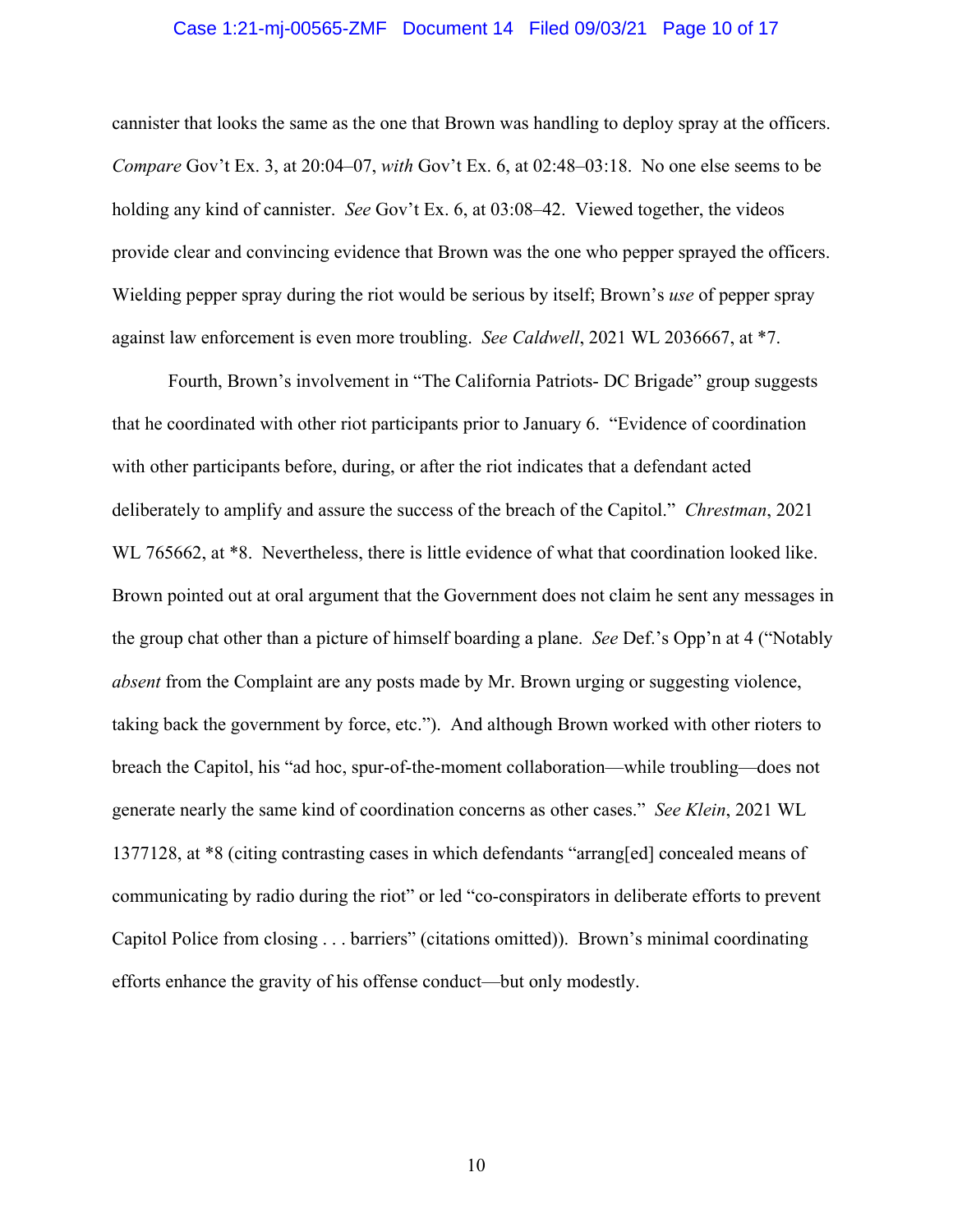## Case 1:21-mj-00565-ZMF Document 14 Filed 09/03/21 Page 11 of 17

Fifth, there is no evidence that Brown "assumed either a formal or a de facto leadership role in the assault by encouraging other rioters' misconduct." *See Chrestman*, 2021 WL 765662, at \*8. The Government makes no claim to the contrary.

Sixth and finally, the nature of Brown's conduct during the riot was egregious. He was one of the rioters "who injured, attempted to injure, or threatened to injure others," not one who "merely wandered" the Capitol grounds. *See id.* at \*8. He worked his way to the front lines of the conflict with law enforcement officers not only to threaten them—which would be bad enough—but to attack them with pepper spray. *See id.* ("Grave concerns are implicated if a defendant actively threatened or confronted federal officials or law enforcement . . . ."); *see also Quaglin*, 851 F. App'x at 219 (finding significant that the defendant was "on the front line of a group of individuals attempting to violently force their way inside the Capitol by physically overcoming a defensive line of police officers"). Indeed, neither Brown nor the Court could find a case in which a Capitol rioter used pepper spray on law enforcement officers and was released pending trial. *See, e.g.*, *United States v. Khater*, --- F. App'x ----, 2021 WL 3711402, at \*1 (D.C. Cir. 2021) (affirming pretrial detention of defendant who pepper sprayed officers); *Quaglin*, 851 F. App'x at 219 (same); *United States v. Worrell*, 848 F. App'x 5, 6 (D.C. Cir. 2021) (same); *Caldwell*, 2021 WL 2036667, at \*7, \*12 (denying motion to revoke order of pretrial detention by defendant who pepper sprayed officers); *Gieswein*, 2021 WL 3168148, at \*11, \*18 (same). Brown's behavior during the riot "reflect<sup>[s]</sup> a contempt for the rule of law and law enforcement, a disturbing disregard for the safety of others, and a willingness to engage in violence." *See Gieswein*, 2021 WL 3168148, at \*11; *see also Klein*, 2021 WL 1377128, at \*9.

In sum, Brown's conduct was severe even by Capitol rioter standards. The seriousness of his offenses weighs heavily in favor of detaining him pending trial.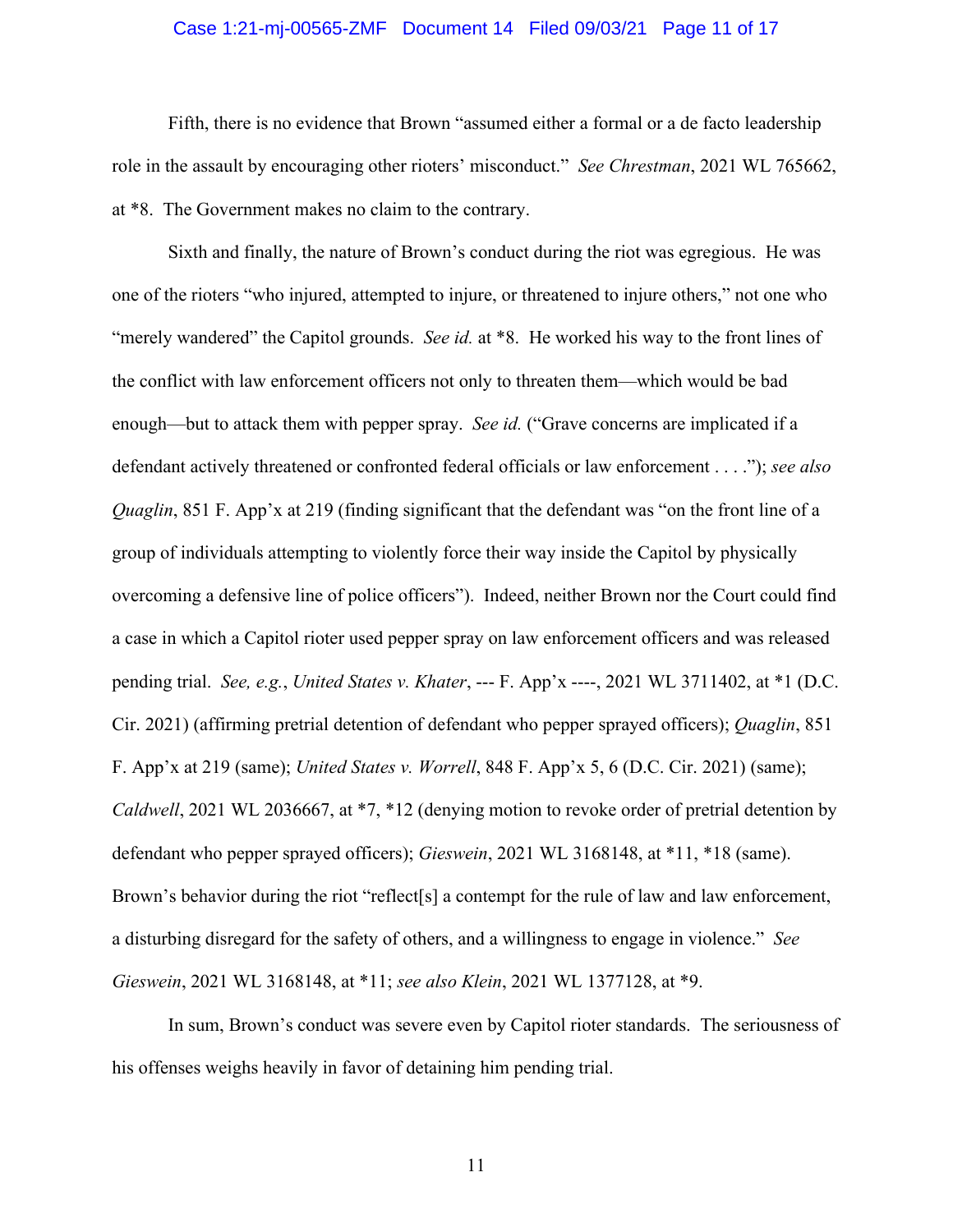# **B. The Weight of the Evidence Against Brown**

The evidence against Brown also favors detention. Multiple videos and photographs from security cameras and fellow rioters' cell phones—depict Brown as part of the mob trying to breach the Capitol. *See, e.g.*, Gov't Ex. 5, at 00:35 (security camera footage showing Brown enter a tunnel to the Capitol); Gov't Ex. 2 (cell phone video showing Brown at the front of a crowd facing off against law enforcement officers). More than that, videos show Brown brandishing pepper spray threateningly toward law enforcement officers and spraying them. *See*  Gov't Ex. 3, at 20:04–07; Gov't Ex. 6, at 02:45–03:42.

There is little disputing that Brown is the one depicted in the videos and photos. A witness who had known Brown for four or five years identified him. *See* Crim. Compl. at 3. And he was wearing a distinctive black and cream fleece hat with a logo over his forehead that makes it easy to find him. *See id.* at 4–5; *cf. Gieswein*, 2021 WL 3168148, at \*12 (noting that a rioter's "distinctive outfit" helped to identify him in video and photographic evidence). At oral argument, Brown's lawyer asserted that one could not tell that the person who sprayed the law enforcement officers was in fact Brown. For the reasons stated above, the Court disagrees. *See supra* section IV.A; *see also supra* Part II. But even if evidence of Brown's use of pepper spray was not clear and convincing, the video evidence showing Brown brandishing pepper spray toward the officers is incontrovertible. *See* Gov't Ex. 6, at 02:45–03:42. And Brown's mere wielding of pepper spray toward officers satisfies the elements of the charged offenses for which the use of a dangerous weapon is relevant. *See* 18 U.S.C. § (a)(1), (b) (prohibiting the use of a dangerous weapon to "forcibly assault[], resist[], oppose[], impede[], intimidate[], or interfere[] with" federal officers); *id.* § 1752(b)(1)(A) (providing an enhanced penalty for a person who enters a restricted building or grounds when he "uses or carries a deadly or dangerous weapon");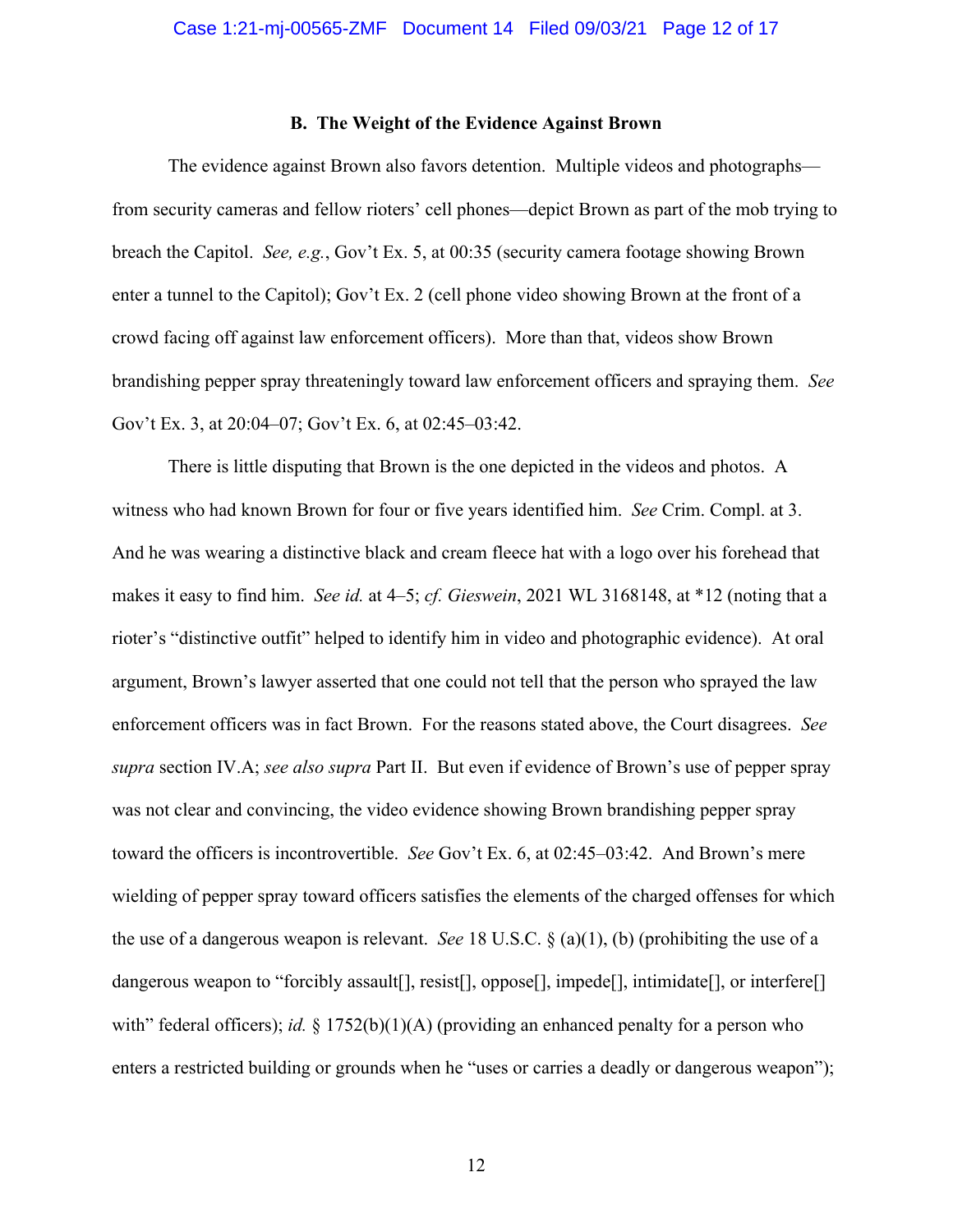*see also Gieswein*, 2021 WL 3168148, at \*14 ("It is enough [to violate 18 U.S.C. § 111(b)] that [the defendant] forcefully used the chemical spray in a manner that was threatening to a federal officer.").<sup>4</sup>

The evidence against Brown is overwhelming and thus weighs in favor of detention. Nevertheless, it "is the least important" detention factor. *See Klein*, 2021 WL 1377128, at \*10 (quoting *United States v. Gebro*, 948 F.2d 1118, 1121 (9th Cir. 1991)).

# **C. Brown's Personal History and Characteristics**

Brown's personal background and characteristics send mixed signals as to whether release or detention is appropriate. This factor requires a court to take into account the defendant's "character, physical and mental condition, family ties, employment, financial resources, length of residence in the community, community ties, past conduct, history relating to drug or alcohol abuse, criminal history, and record concerning appearance at court proceedings." 18 U.S.C. § 3142(g)(3)(A).

Most of those considerations help Brown's case for release. The Central District of California's pretrial services report indicates that Brown has lived in Southern California for most of his 54-year life and continually since 1989. *See* Pretrial Services Report at 2. His mother and brother live in the same area, as does his girlfriend of several years. *See id.* Brown's girlfriend and mother are willing to pay the \$100,000 bond the magistrate judge set if he does not appear in court. Def.'s Opp'n at 5; *see also id.* Ex. A. In addition, Brown is a college graduate and has worked as a design consultant for a pavers company for five years. Pretrial Services

<sup>4</sup> Notably, Brown concedes that pepper spray is a dangerous weapon. *See* Def.'s Opp'n at 5 ("It is alleged that Mr. Brown possessed and used pepper spray. It is not alleged that Mr. Brown possessed any other dangerous weapon such as a firearm or knife."); *see also Gieswein*, 2021 WL 3168148, at \*14 (suggesting that chemical sprays are dangerous weapons).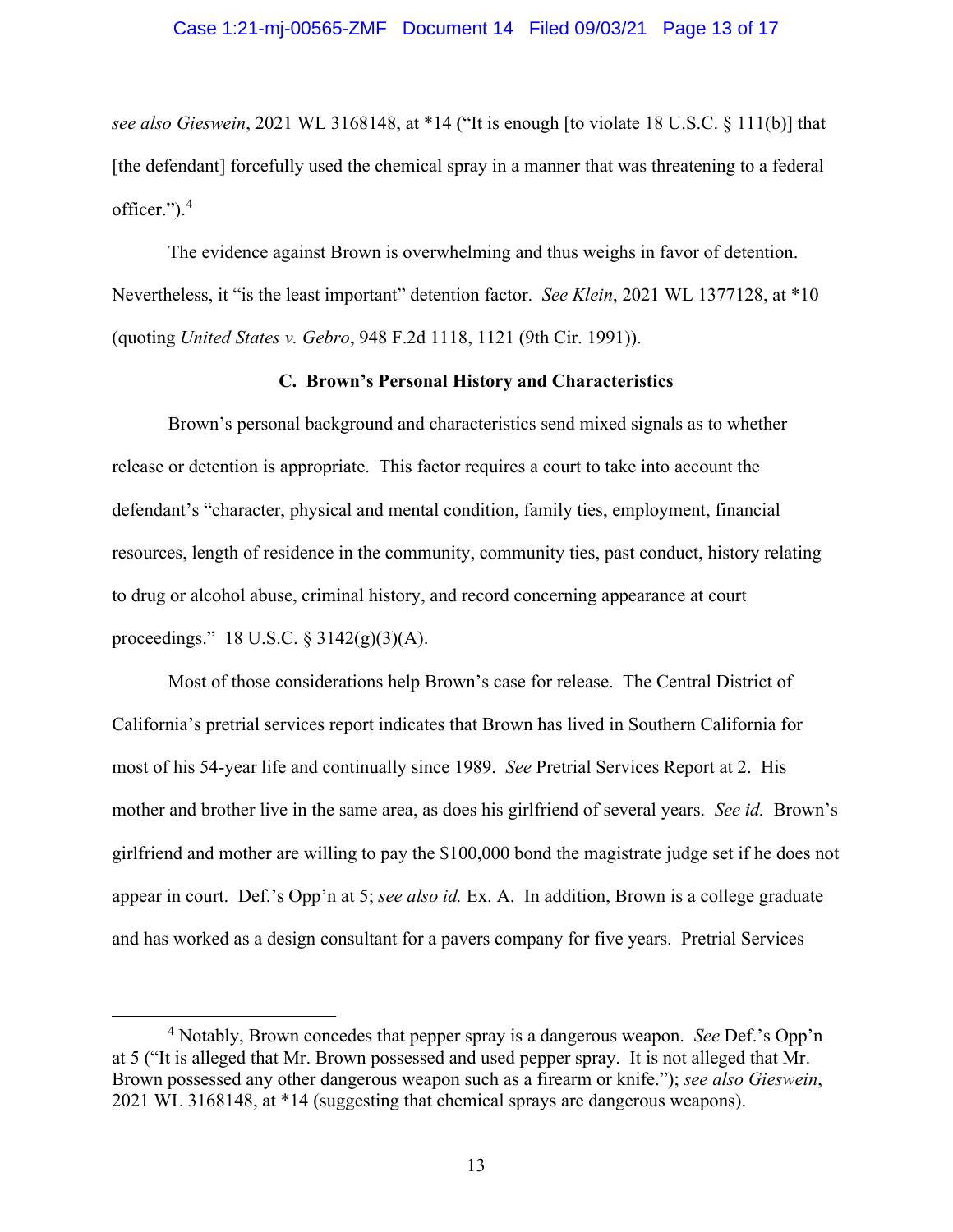### Case 1:21-mj-00565-ZMF Document 14 Filed 09/03/21 Page 14 of 17

Report at 3. He appears financially stable, though he has tax debts in excess of \$12,000. *Id.* at 3. Brown also has no real criminal history. His only previous conviction was from when he was in high school and has since been expunged. *Id.* at 4; Def.'s Opp'n at 2 n.1. And although it appears that Brown may have once had an alcohol abuse problem, he has been sober for the last five years. *See* Pretrial Services Report at 4. He has long used marijuana and continues to do so. *Id.* Brown's community and family ties, stable employment, and minimal criminal history are largely to his credit.

But a recent outburst casts doubt on Brown's assertion that his behavior on January 6 was an isolated incident. Cell phone video from customers at a California Costco show Brown standing on a clothing table in the middle of the store protesting state COVID-19 requirements using a bullhorn. *See* Gov't Ex. 7; *Anti-Mask Rant Caught on Camera at Tustin Costco*, YouTube (Dec. 14, 2020), https://www.youtube.com/watch?v=lSp3Ofwv1\_o. Government counsel said at oral argument that Brown would not step down or leave until law enforcement confronted him. The incident, along with Brown's conduct at the Capitol riot, indicates that Brown is willing to use disruptive or violent behavior—with little regard for others—to further his political beliefs.

On top of that, searches of Brown's car and home uncovered a number of weapons: multiple cans of pepper spray, a taser, a machete, a baseball bat with the words "Tire Striker" on the side, and a bow with arrows. Gov't Ex. 4; Gov't Mot. at 13. The searches also produced a receipt for bear spray, ammunition, and zip ties. Gov't Mot. at 13. Brown claims that he was packing for a camping trip before his arrest. Def.'s Opp'n at 7. And he says that he carries the taser in his car because his work sometimes requires him to venture into unfamiliar neighborhoods. *Id.* at 7. But his explanations do not add up. For instance, even though a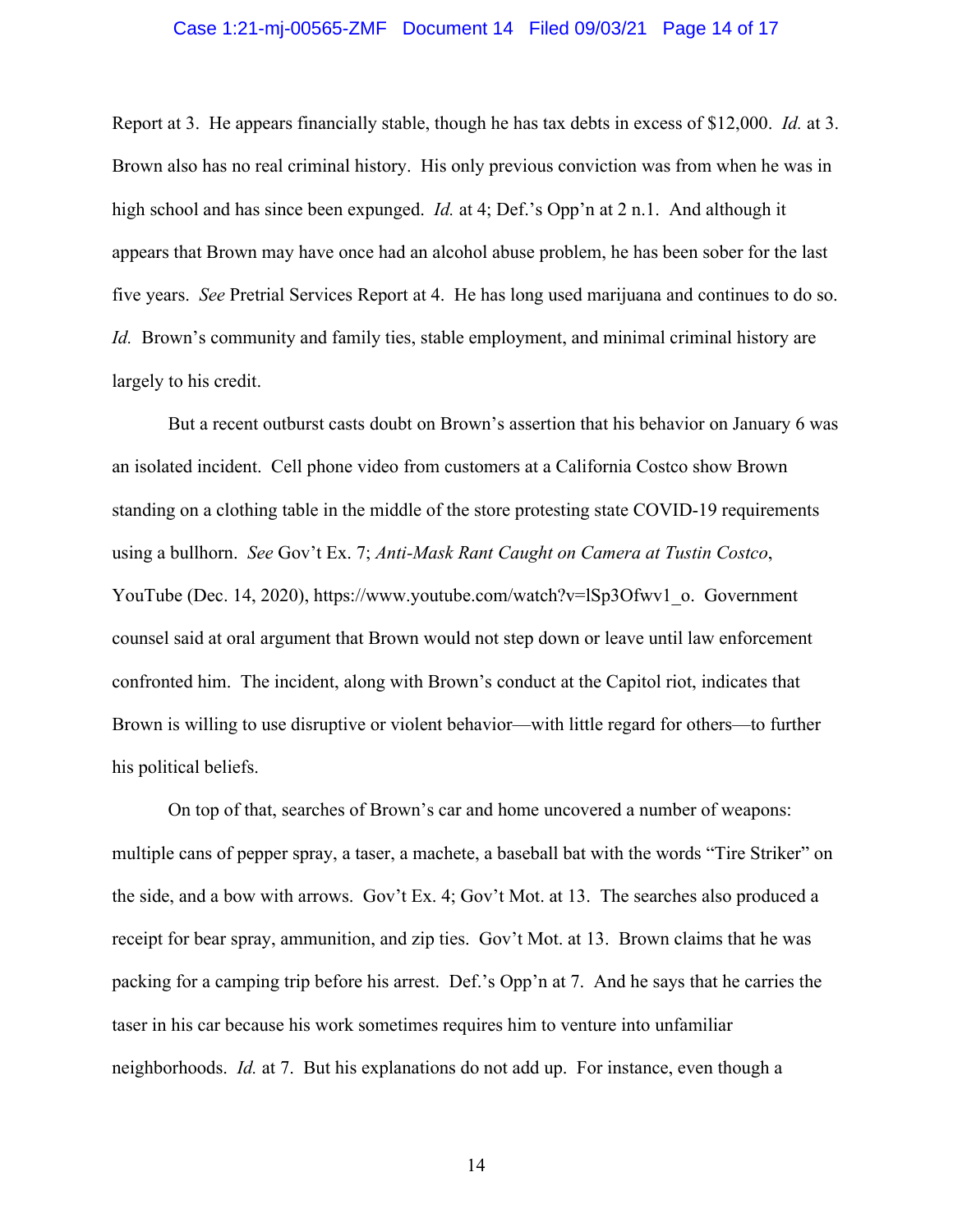### Case 1:21-mj-00565-ZMF Document 14 Filed 09/03/21 Page 15 of 17

camper might reasonably have a receipt for a can of bear spray, that does not explain why Brown has multiple cans of pepper spray too. Indeed, the label on one of the cans states that the product "is designed to be used by professional law enforcement, military, corrections and security personnel." Gov't Ex. 4, at 6. Similarly, the baseball bat's short length and "Tire Striker" name make it doubtful that Brown uses it in a softball league. *See* Gov't Ex. 4, at 3.

So despite many aspects of Brown's personal background and characteristics indicating that he could live a law-abiding life, recent events raise the concern that he is willing use his political ends to justify extreme means. And if he acts antisocially again, he certainly has the tools to pose a threat to his community. Brown's personal characteristics thus weigh in favor of detention.

### **D. The Nature and Seriousness of the Danger Brown's Release Poses**

The final factor in assessing dangerousness supports detaining Brown too. Assessing the "'nature and seriousness of the danger . . . posed by the person's release' . . . encompasses much of the analysis set forth above, but it is broader in scope, requiring an 'open-ended assessment of the seriousness of the risk to public safety.'" *United States v. Cua*, No. 21-cr-107, 2021 WL 918255, at \*5 (D.D.C. Mar. 10, 2021) (first quoting 18 U.S.C. § 3142(g)(4); and then quoting *United States v. Taylor*, 289 F. Supp. 3d 55, 70 (D.D.C. 2018)). "Because this factor substantially overlaps with the ultimate question whether any conditions of release 'will reasonably assure . . . the safety of any other person and the community,' it bears heavily on the Court's analysis." *Id.* (quoting 18 U.S.C. § 3142(e)).

Evidence of Brown's offense conduct and personal history demonstrates that his release would threaten the community. His actions at the Capitol show that he is willing to use violence—even against law enforcement—to achieve his political aims. He sought out conflict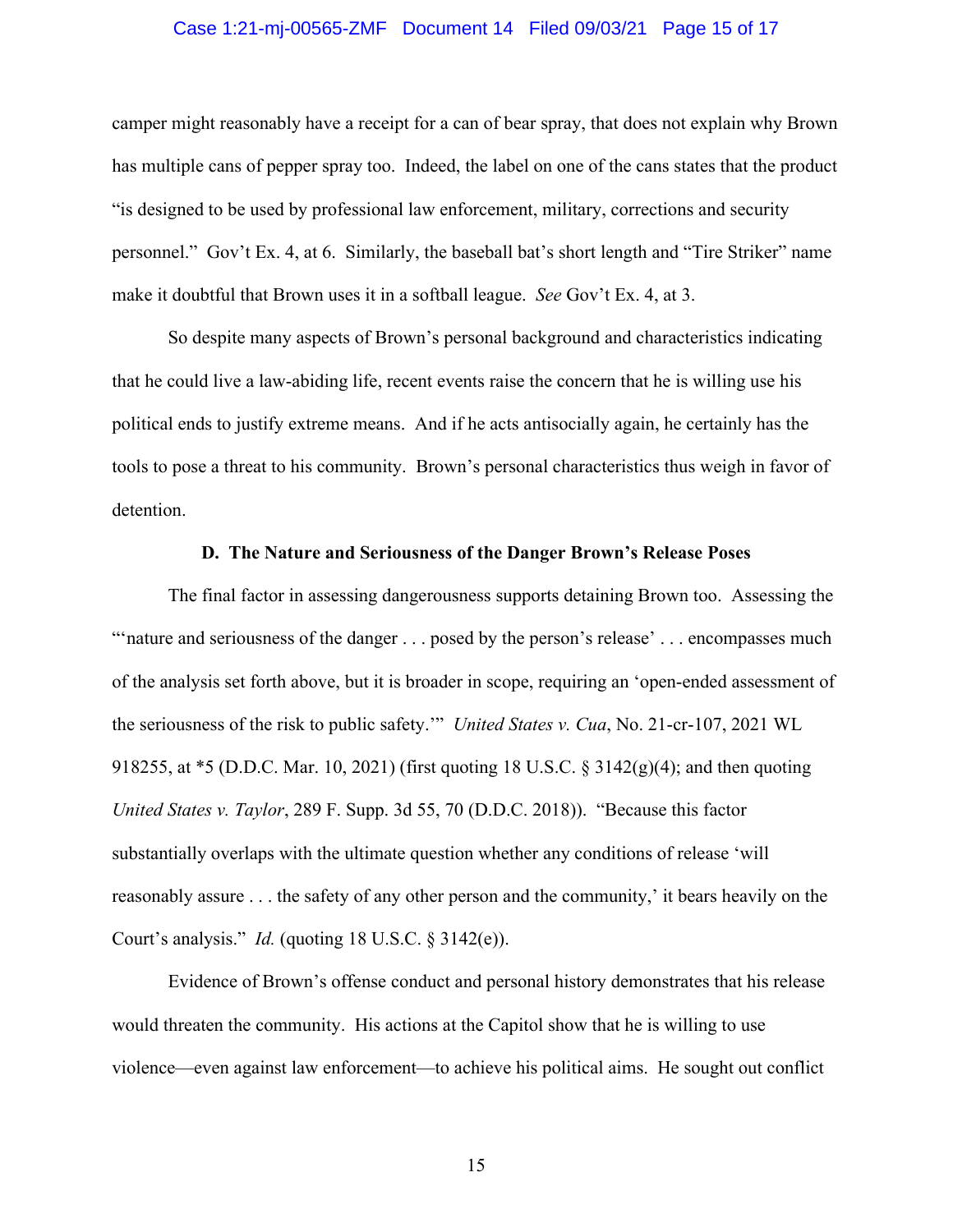### Case 1:21-mj-00565-ZMF Document 14 Filed 09/03/21 Page 16 of 17

with law enforcement by making his way to the front lines. *See Quaglin*, 851 F. App'x at 219; *Caldwell*, 2021 WL 2036667, at \*10. He then assaulted officers with pepper spray. *See supra* section IV.A. That egregious conduct "reflect<sup>[s]</sup> the depth of [his] disregard for the safety of others, for our democratic institutions, and for the rule of law." *See Chrestman*, 2021 WL 765662, at \*15; *see also Khater*, 2021 WL 3711402, at \*2 (affirming pretrial detention of a Capitol rioter who used chemical spray against officers largely because "his assault on law enforcement . . . evidence [d] a flagrant disregard of legal authority and disrespect for law enforcement"); *Gieswein*, 2021 WL 3168148, at \*16 (explaining that a rioter's intentional deployment of "chemical spray against multiple Capitol Police officers" "evince[d] a clear disregard for the safety of others, and of law enforcement in particular"). As mentioned earlier, neither Brown nor the Court was able to find any case in which a Capitol rioter used pepper spray against law enforcement and was not detained pending trial.

Brown's Costco protest confirms that he is willing to cause mayhem and disrupt order even outside the context of a mob. He disagreed with his state's COVID protocols, so he made his views known by climbing on a table, yelling at shoppers with a bullhorn, and refusing to cease when store personnel asked him to. Law enforcement had to put a stop to the protest. Clearly, Brown is someone who acts on his beliefs. *Cf. United States v. Sabol*, --- F. Supp. 3d --- -, 2021 WL 1405945, at \*17 (D.D.C. 2021) (noting that the rioter "did not simply hold . . . misguided beliefs" about "a tyrannical government that 'stole' a presidential election"; "he acted on them"). To be sure, there is no indication that he was violent during his protest. But the threat posed by a defendant's release "need not be of physical violence" to warrant detention; it "may extend to 'non-physical harms such as corrupting a union.'" *Munchel*, 991 F.3d at 1283 (quoting *United States v. King*, 849 F.2d 485, 487 n.2 (11th Cir. 1988)). Brown's refusal to obey